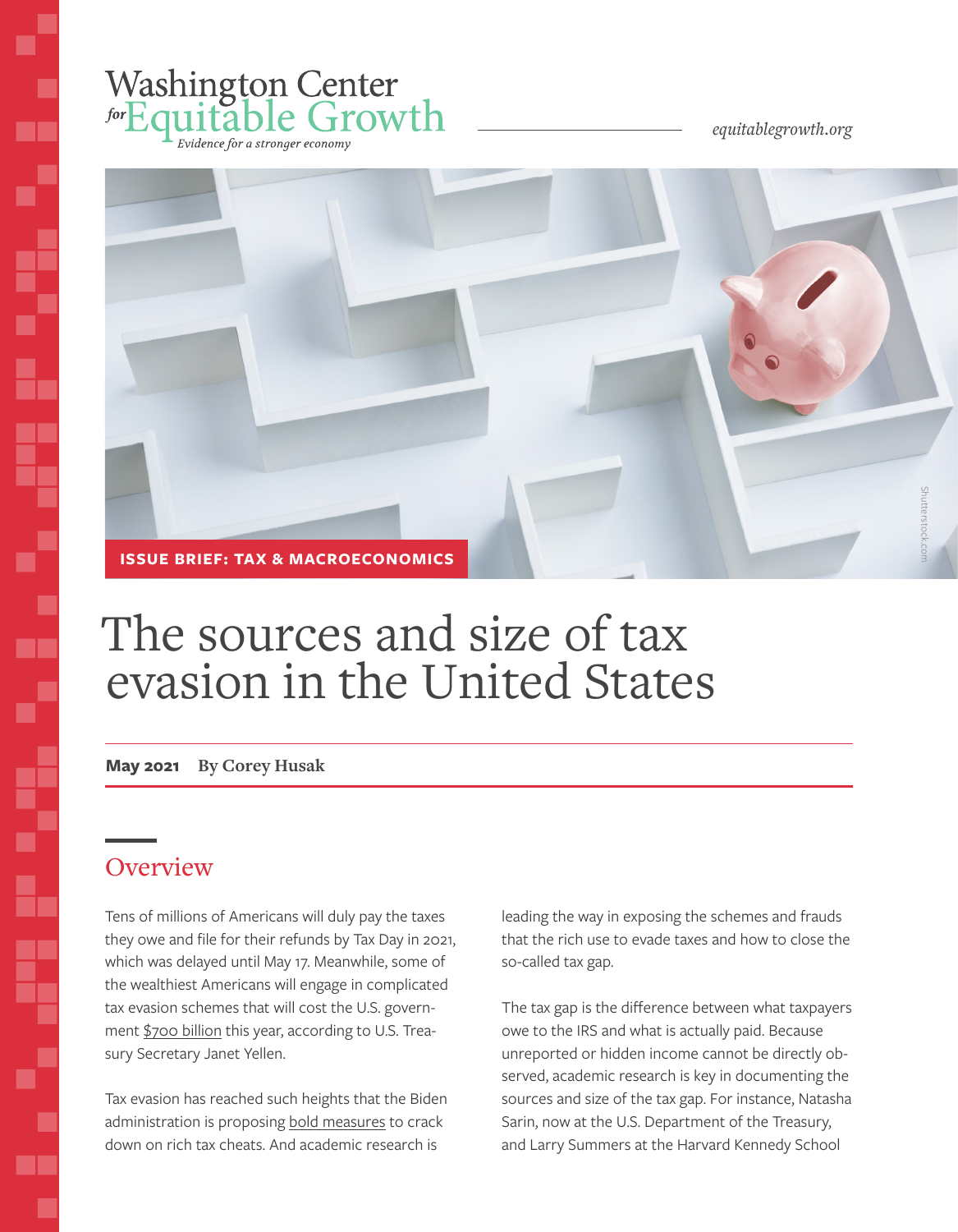of Government corroborate Secretary Yellen's assertion that the tax gap is about [\\$700 billion this year](https://www.nber.org/system/files/working_papers/w26475/w26475.pdf) and outline many steps to close it.

This issue brief examines the following factors that help determine the size of the tax gap:

- $\blacksquare$  The growth of economic inequality
- The availability of extralegal means to hide income from the IRS
- Falling IRS resources to investigation tax evasion and enforce tax laws

Understanding these sources of evasion can lead to strategies to close the tax gap.

### Inequality fuels tax evasion

Growing income and wealth inequality in the United States over the past five decades has several serious implications for tax evasion. First, as inequality grows, the rich find more and more ways to hide their income (to pay for tax avoidance schemes, for instance) and also have more incentives to find ways to do so (more money to protect).

Second, the income earned by the top 1 percent is fundamentally different than the income most Americans earn. Most Americans earn income primarily from their wages and secondarily from retirement income and public benefits. These income sources are easily tracked and verified by the IRS. Meanwhile, the wealthy are more likely to gain income from their businesses or capital investments. (See Figure 1.)



#### **Figure 1**

*...the wealthy are more likely to gain income from their businesses or capital investments.*

Note: Households with negative income excluded from lowest income class but included in definition of income classes.

Source: Greg Leiserson, Will McGrew, and Raksha Kopparam, "Net worth taxes: What they are and how they work" (Washington: Washington Center for Equitable Growth, 2019), available at https://equitablegrowth.org/ research-paper/net-worth-taxes-what-theyare-and-how-they-work/?longform=true.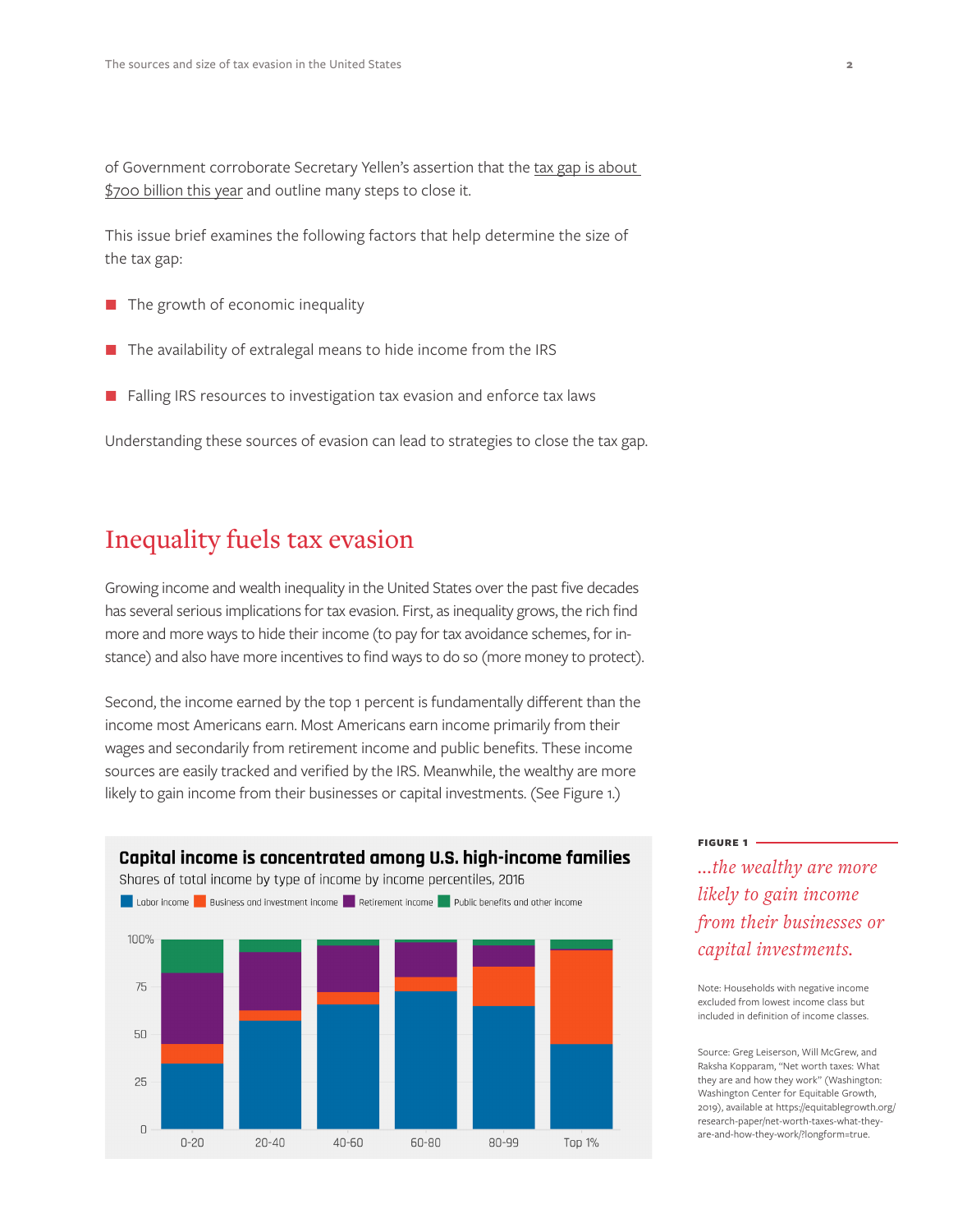Business income and investment income is harder for the IRS to track because they often require taxpayers to self-report, which can be unreliable. In fact, a [groundbreaking study](https://equitablegrowth.org/tax-evasion-at-the-top-of-the-u-s-income-distribution-and-how-to-fight-it/) by John Guyton and Patrick Langetieg of the IRS, Daniel Reck of the London School of Economics, Max Risch of Carnegie Mellon University, and Gabriel Zucman of the University of California, Berkeley shows that the top 1 percent of tax filers hide their income far more than was previously known. Using evidence from random IRS audits, a voluntary offshore asset disclosure program, and analysis of the structure of passthrough businesses, the co-authors show that the top 1 percent probably hide more than 20 percent, on average, of their income from tax collectors, accounting for 36 percent of the tax gap.

This research shows that in some ways, growing inequality is self-reinforcing. As resources become concentrated, those with these resources increasingly hide their income from scrutiny.

## The rich use offshore accounts and business entities to hide taxable income

Tax noncompliance is driven by income that is not subject to third-party reporting. People report wage income, public benefits, and interest earned on savings accounts on their individual tax returns. These income sources are also separately reported to the IRS by their employers, by government agencies, and by financial institutions. This double reporting makes it very difficult for individuals to evade taxation on these sources of income. Consequently, tax compliance in these forms of income is quite high, and evasion is quite low.

In contrast, tax evasion skyrockets when there is no third party reporting a flow of income to the IRS. This is very often the case for personal business income, overseas income, for some capital gains, and for some interest and dividends. (See Figure 2 on next page.)

Again, the types of income which are most frequently misreported are also the types of income that are disproportionately common among the top 1 percent. Tax evasion at the top, however, is even more drastic than shown here. The five co-authors show that the very wealthy use two primary methods to avoid taxes and avoid detection in the random audit data shown above. First, they place their capital gains, interest, and dividend income in offshore accounts to hide it from scrutiny by the IRS; foreign financial institutions have not historically been subject to the same reporting requirements as U.S. institutions. Second, they underreport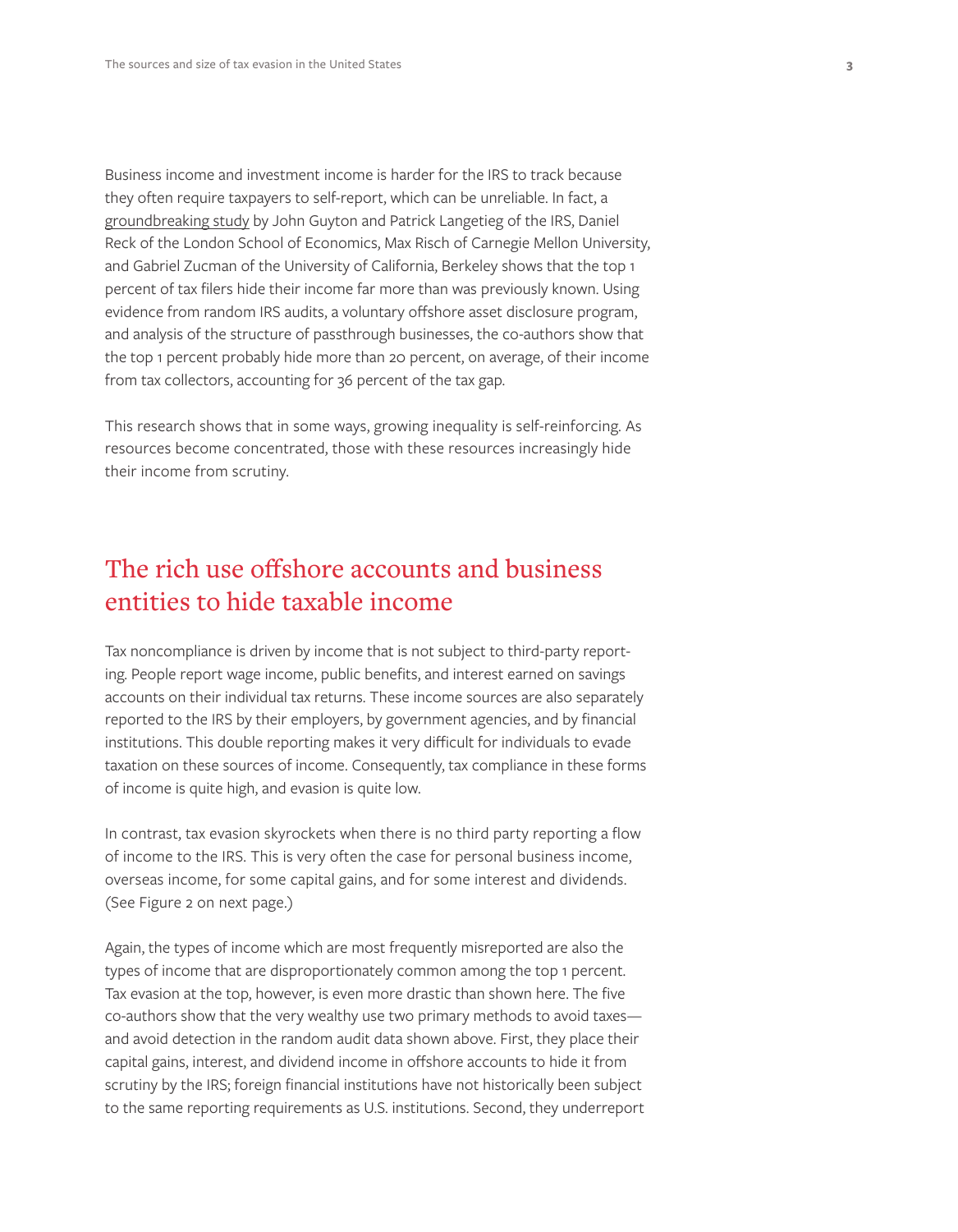#### Business income underreporting is the majority of tax evasion found by IRS audits

Components of U.S. tax evasion by income type, using only random audits and detection-controlled estimation, before accounting for undetected offshore evasion and undetected partnership and S-corp evasion, 2006-2013



income in their personal partnership and S-corporation businesses, which are difficult for the IRS to examine.

Partnership and S-corporation businesses differ from more traditional Schedule C businesses in their level of transparency. On tax forms, a Schedule C business can be attributed to a sole proprietor who reports her business' profits, deductions, and expenses on her personal 1040 tax return. A partnership, however, reports its earnings separately from its owners, who only report their share of the profits or losses on their individual tax returns. This separation between business entity and owner creates technical and data hurdles for IRS auditors seeking to trace tax evasion.

Often, is it not possible to match partnership business income to personal income without great effort. A partnership business can have many owners, and indeed, they can be owned by other partnerships, sometimes creating a complex web of ownership. Research by Michael Cooper of the U.S. Treasury Department and his co-authors shows that 15 percent of partnership income was in circular partnership ownership patterns—partnerships owning other partnerships owning other partnerships—and, distressingly, almost 10 percent was not able to be linked to any individual's tax return. Of the income that can be traced to individuals, twothirds accrues to the top 1 percent.

The research on tax evasion firmly establishes that when streams of income are not subject to third-party reporting, the wealthy are able to hide their income from taxation. It also shows that the wealthy are constantly moving their income to escape IRS scrutiny. For instance:

#### **Figure 2**

*...tax evasion skyrockets when there is no third party reporting a flow of income to the IRS.*

Source: John Guyton and others, "Tax Evasion at the Top of the Income Distribution: Theory and Evidence." Working Paper (Washington Center for Equitable Growth, 2021), available at https://equitablegrowth.org/working-papers/ tax-evasion-at-the-top-of-the-incomedistribution-theory-and-evidence/.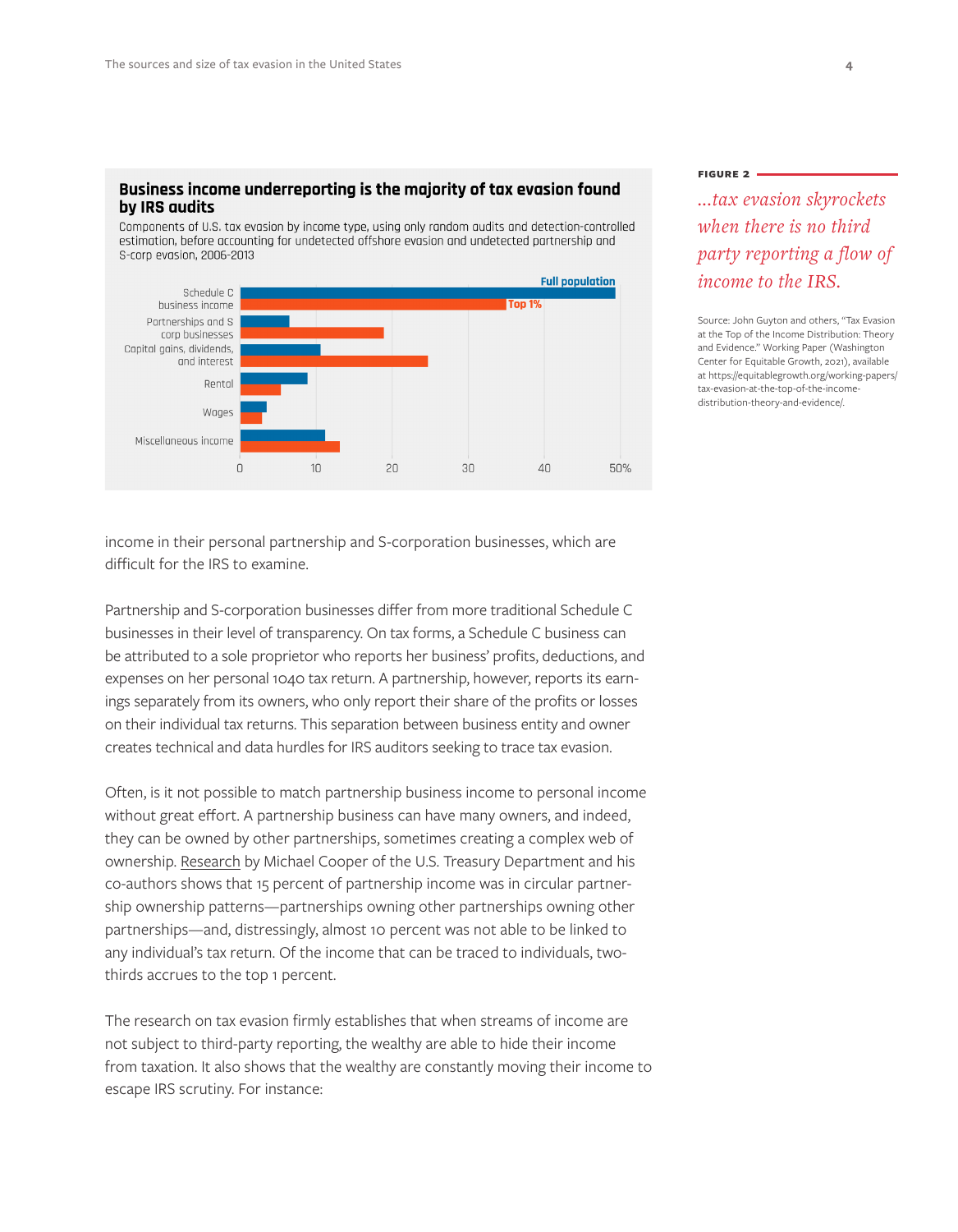- $\blacksquare$  Rich investors will attempt to hide income in tax-haven countries so long as their banks will help them to hide this income. Financial institutions are key intermediaries in hiding money from tax collectors—for example, by concealing income under layers of business entities. Yet when new policies crack down on bank activities, would-be evaders cut down on their evasion, finds [Jim Omartian](https://som.yale.edu/sites/default/files/files/Omartian-Panama%20Papers.pdf) at the University of Michigan.
- **A** Around the 2008 financial crisis, many countries started signing data-sharing agreements to combat tax evasion. These one-by-one agreements allowed countries to see their citizens' assets and income in foreign-based financial institutions for tax purposes. Research by Niels Johannesen of the University of Copenhagen and UC Berkeley's Zucman found that this caused evaders to [move funds to alternate tax-haven countries](http://nielsjohannesen.net/wp-content/uploads/Johannesen_Zucman_AEJPOL_2014_The-end-of-bank-secrecy_PUBLISHED.pdf) that did not sign these agreements.
- **Enforcement initiatives by large countries such as the United States can** have large effects on reducing evasion. [Even smaller, targeted enforcement](https://www.danreck.com/s/FBAR.pdf) policies (as opposed to comprehensive ones) after 2008 increased offshoreincome reporting by billions of dollars per year, find Johannesen, Langetieg, Reck, Risch, and Joel Slemrod of the University of Michigan.
- A comprehensive attempt to tackle evasion, such as the Foreign Account Tax Compliance Act, could be expected to have larger effects. Indeed, an early look at the program by Lisa De Simone and Rebecca Lester of Stanford University and Kevin Markle of University of Iowa suggests [FATCA is having](https://onlinelibrary.wiley.com/doi/pdf/10.1111/1475-679X.12293?casa_token=F2Eghb_7ABAAAAAA:XFq2Bs3OfXNk_o68ed5FW5aVOd-GPskznNfeFa4oT3QXczoxIGylYL4qZbPHZPMr56Ujq7qkS7v40WM)  [large effects](https://onlinelibrary.wiley.com/doi/pdf/10.1111/1475-679X.12293?casa_token=F2Eghb_7ABAAAAAA:XFq2Bs3OfXNk_o68ed5FW5aVOd-GPskznNfeFa4oT3QXczoxIGylYL4qZbPHZPMr56Ujq7qkS7v40WM) on tax evasion, though much more work needs to be done to counter new evasion opportunities.

Tax evasion is complex and requires both the closing of known loopholes, as well as dedicated resources for enforcers to keep pace with lawbreakers. Unfortunately, the tools to combat these crimes have been lacking in the past decade.

## Enforcement resources have been declining

Academic research establishes that Secretary Yellen is right about the size of the tax gap and that given some tools, the IRS can meaningfully close this gap, increase equity, and pay for valuable investments in our society. The Treasury Department's Sarin and Harvard's Summers find that by "performing more audits (especially of high-income earners), increasing information reporting requirements, and invest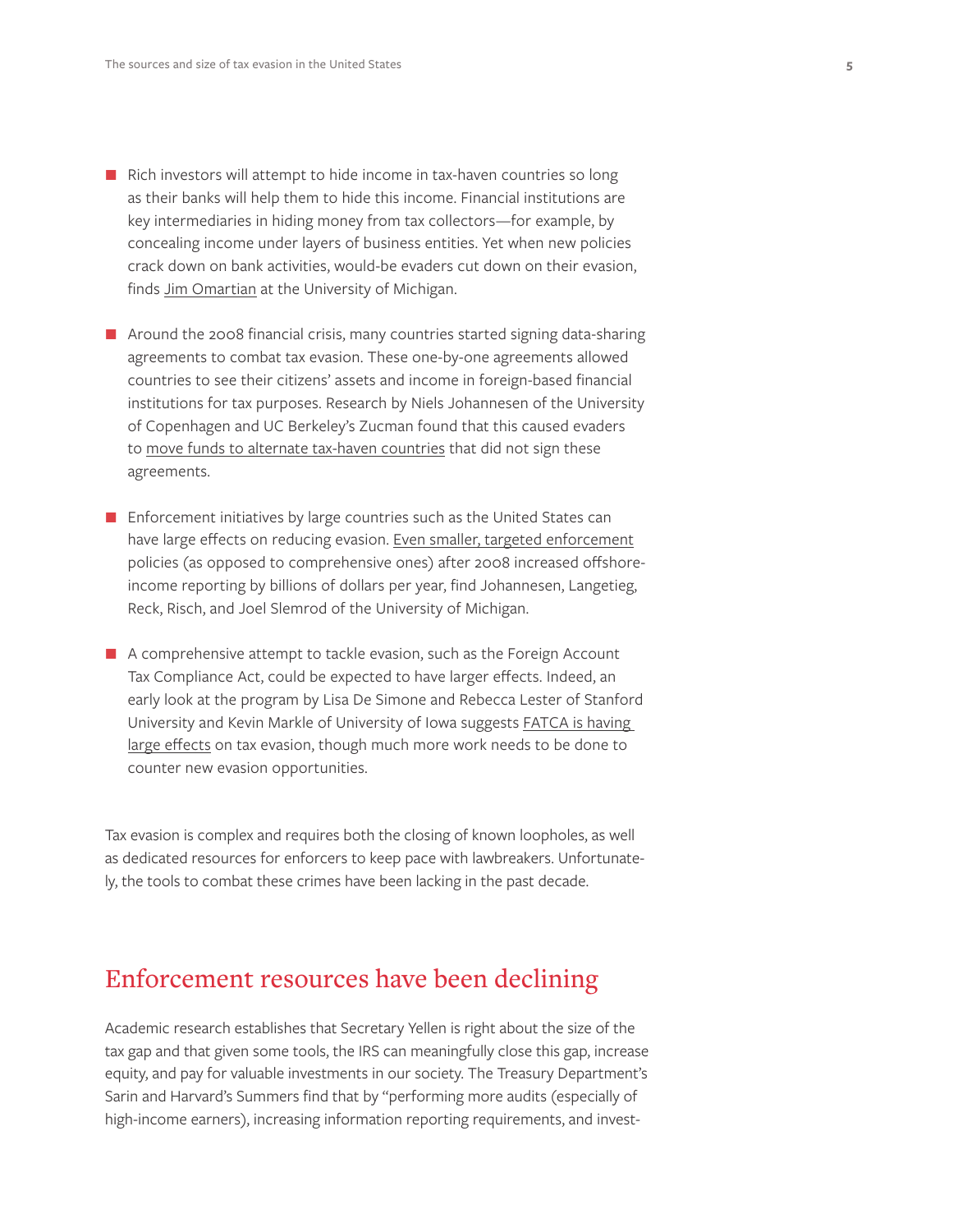ing in information technology," the IRS could generate [more than \\$1 trillion in reve](https://www.nber.org/papers/w26475)[nue](https://www.nber.org/papers/w26475) over a decade—even more than the Biden administration projects it can raise.

These two tools—more audits and more reporting requirements—are necessary and work in tandem: Greater IRS enforcement budgets and greater access to information on income flows will cut evasion.

After a decade of budget cuts, the IRS has lost more than 15,000 enforcement [staff](https://www.reuters.com/article/us-usa-tax-idUSKBN2BA2R2) since 2010. With more resources, such as the \$80 billion that the Biden administration proposes to invest in the agency, the IRS will be able to better litigate tax disputes and conduct more and better audits of the top 1 percent, who now experience audits almost as often as [low-income recipients](https://www.propublica.org/article/irs-now-audits-poor-americans-at-about-the-same-rate-as-the-top-1-percent) of the Earned Income Tax Credit. The debilitating defunding of the IRS has allowed tax evasion to proliferate, degraded service for regular taxpayers, and made our tax system more regressive.

Congress has stepped up, but it could do more. In addition to Foreign Account Tax Compliance Act, which can help target unreported overseas income, the American Rescue Plan included a provision [requiring compa](https://news.bloombergtax.com/daily-tax-report/the-stimulus-laws-gig-economy-tax-provision-explained)[nies that use independent contractors](https://news.bloombergtax.com/daily-tax-report/the-stimulus-laws-gig-economy-tax-provision-explained), such as gig companies, to increase third-party reporting of payments to the IRS. This will increase the double reporting that research shows is necessary to enforce tax laws, cutting down on evasion through business entities, while FATCA makes it harder to hide income overseas. Other [recent legislation](https://www.rollcall.com/2020/12/15/congress-ready-to-reveal-company-owners/) may make it easier to track who ultimately owns a partnership businesses.

The IRS, however, still needs more tools to combat tax evasion, and Congress can still do more to increase third-party reporting to the IRS. And, of course, any enhanced reporting is of limited use unless the IRS has the staff to process the new data it collects. So, this Tax Day, Congress should make it a priority to increase resources for the IRS and make the tax system more equitable and fair by making tax cheating more difficult.